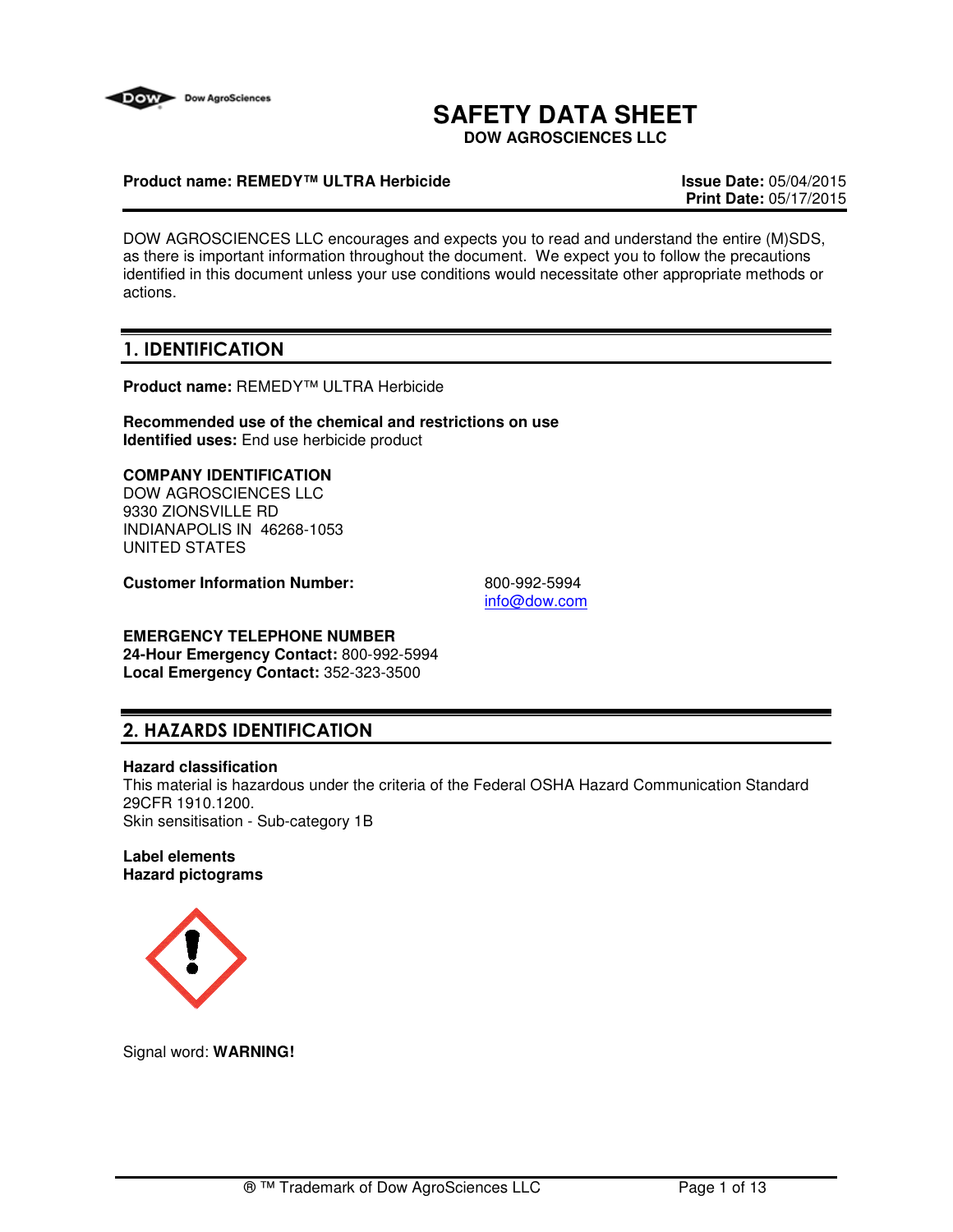#### **Hazards**

May cause an allergic skin reaction.

#### **Precautionary statements**

#### **Prevention**

Avoid breathing dust/ fume/ gas/ mist/ vapours/ spray. Contaminated work clothing should not be allowed out of the workplace. Wear protective gloves.

### **Response**

IF ON SKIN: Wash with plenty of soap and water. If skin irritation or rash occurs: Get medical advice/ attention. Wash contaminated clothing before reuse.

#### **Disposal**

Dispose of contents/ container to an approved waste disposal plant.

#### **Other hazards**

no data available

# 3. COMPOSITION/INFORMATION ON INGREDIENTS

#### **Chemical nature:** Mixture

This product is a mixture.

| Component                       | <b>CASRN</b>  | Concentration |
|---------------------------------|---------------|---------------|
|                                 |               |               |
| Triclopyr-2-butoxyethyl ester   | 64700-56-7    | 60.5%         |
| Ethylene glycol monobutyl ether | 111-76-2      | 0.5%          |
| Balance                         | Not available | 39.0%         |

## 4. FIRST AID MEASURES

#### **Description of first aid measures**

**General advice:** First Aid responders should pay attention to self-protection and use the recommended protective clothing (chemical resistant gloves, splash protection). If potential for exposure exists refer to Section 8 for specific personal protective equipment.

**Inhalation:** Move person to fresh air. If person is not breathing, call an emergency responder or ambulance, then give artificial respiration; if by mouth to mouth use rescuer protection (pocket mask etc). Call a poison control center or doctor for treatment advice.

**Skin contact:** Take off contaminated clothing. Wash skin with soap and plenty of water for 15-20 minutes. Call a poison control center or doctor for treatment advice. Wash clothing before reuse. Shoes and other leather items which cannot be decontaminated should be disposed of properly.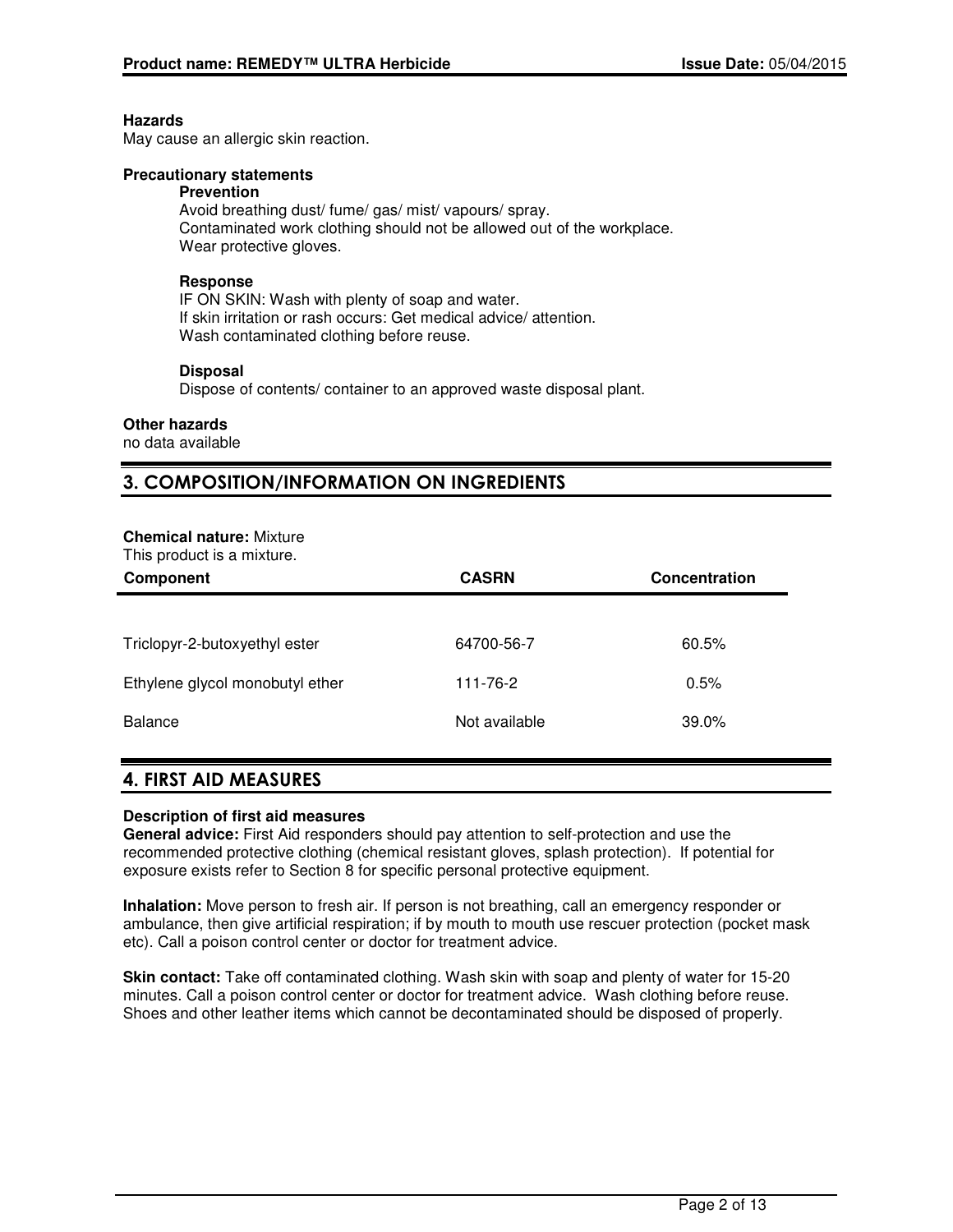**Eye contact:** Hold eyes open and rinse slowly and gently with water for 15-20 minutes. Remove contact lenses, if present, after the first 5 minutes, then continue rinsing eyes. Call a poison control center or doctor for treatment advice.

**Ingestion:** Call a poison control center or doctor immediately for treatment advice. Have person sip a glass of water if able to swallow. Do not induce vomiting unless told to do so by the poison control center or doctor. Never give anything by mouth to an unconscious person.

**Most important symptoms and effects, both acute and delayed:** Aside from the information found under Description of first aid measures (above) and Indication of immediate medical attention and special treatment needed (below), any additional important symptoms and effects are described in Section 11: Toxicology Information.

### **Indication of any immediate medical attention and special treatment needed**

**Notes to physician:** No specific antidote. Treatment of exposure should be directed at the control of symptoms and the clinical condition of the patient. Have the Safety Data Sheet, and if available, the product container or label with you when calling a poison control center or doctor, or going for treatment.

# 5. FIREFIGHTING MEASURES

**Suitable extinguishing media:** Water fog or fine spray. Dry chemical fire extinguishers. Carbon dioxide fire extinguishers. Foam. Alcohol resistant foams (ATC type) are preferred. General purpose synthetic foams (including AFFF) or protein foams may function, but will be less effective. Water fog, applied gently may be used as a blanket for fire extinguishment.

**Unsuitable extinguishing media:** Do not use direct water stream. May spread fire.

#### **Special hazards arising from the substance or mixture**

**Hazardous combustion products:** During a fire, smoke may contain the original material in addition to combustion products of varying composition which may be toxic and/or irritating. Combustion products may include and are not limited to: Nitrogen oxides. Hydrogen chloride. Carbon monoxide. Carbon dioxide. Phosgene.

**Unusual Fire and Explosion Hazards:** Container may rupture from gas generation in a fire situation. Violent steam generation or eruption may occur upon application of direct water stream to hot liquids.

#### **Advice for firefighters**

**Fire Fighting Procedures:** Keep people away. Isolate fire and deny unnecessary entry. Use water spray to cool fire exposed containers and fire affected zone until fire is out and danger of reignition has passed. Fight fire from protected location or safe distance. Consider the use of unmanned hose holders or monitor nozzles. Immediately withdraw all personnel from the area in case of rising sound from venting safety device or discoloration of the container. Do not use direct water stream. May spread fire. Move container from fire area if this is possible without hazard. Burning liquids may be moved by flushing with water to protect personnel and minimize property damage. Water fog, applied gently may be used as a blanket for fire extinguishment. Contain fire water run-off if possible. Fire water run-off, if not contained, may cause environmental damage. Review the "Accidental Release Measures" and the "Ecological Information" sections of this (M)SDS.

**Special protective equipment for firefighters:** Wear positive-pressure self-contained breathing apparatus (SCBA) and protective fire fighting clothing (includes fire fighting helmet, coat, trousers, boots, and gloves). Avoid contact with this material during fire fighting operations. If contact is likely, change to full chemical resistant fire fighting clothing with self-contained breathing apparatus. If this is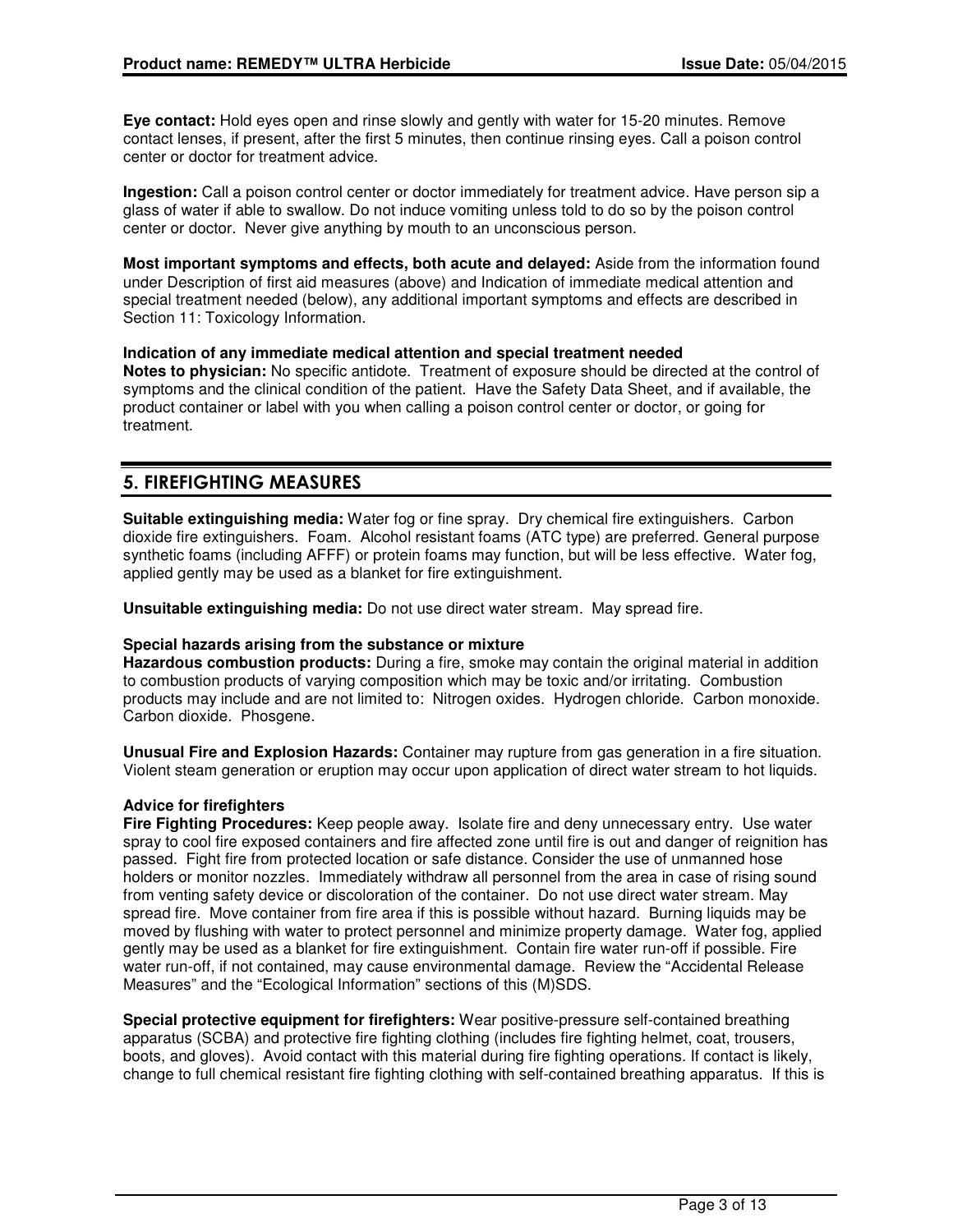not available, wear full chemical resistant clothing with self-contained breathing apparatus and fight fire from a remote location. For protective equipment in post-fire or non-fire clean-up situations, refer to the relevant sections.

# 6. ACCIDENTAL RELEASE MEASURES

**Personal precautions, protective equipment and emergency procedures:** Isolate area. Keep unnecessary and unprotected personnel from entering the area. Refer to section 7, Handling, for additional precautionary measures. Use appropriate safety equipment. For additional information, refer to Section 8, Exposure Controls and Personal Protection.

**Environmental precautions:** Prevent from entering into soil, ditches, sewers, waterways and/or groundwater. See Section 12, Ecological Information.

**Methods and materials for containment and cleaning up:** Contain spilled material if possible. Small spills: Absorb with materials such as: Clay. Dirt. Sand. Sweep up. Collect in suitable and properly labeled containers. Large spills: Contact Dow AgroSciences for clean-up assistance. See Section 13, Disposal Considerations, for additional information.

# 7. HANDLING AND STORAGE

**Precautions for safe handling:** Keep out of reach of children. Do not swallow. Avoid breathing vapor or mist. Avoid contact with eyes, skin, and clothing. Use with adequate ventilation. Wash thoroughly after handling. See Section 8, EXPOSURE CONTROLS AND PERSONAL PROTECTION.

**Conditions for safe storage:** Store in a dry place. Store in original container. Keep container tightly closed when not in use. Do not store near food, foodstuffs, drugs or potable water supplies.

# 8. EXPOSURE CONTROLS/PERSONAL PROTECTION

#### **Control parameters**

Exposure limits are listed below, if they exist.

| <b>Component</b>                   | Regulation | Type of listing | <b>Value/Notation</b> |
|------------------------------------|------------|-----------------|-----------------------|
| Triclopyr-2-butoxyethyl ester      | Dow IHG    | TWA             | $2 \text{ mg/m}$ 3    |
|                                    | Dow IHG    | TWA             | SKIN, DSEN, BEI       |
| Ethylene glycol monobutyl<br>ether | ACGIH      | TWA             | 20 ppm                |
|                                    | OSHA Z-1   | TWA             | 240 mg/m3 50 ppm      |
|                                    | ACGIH      | TWA             | BEI                   |
|                                    | OSHA Z-1   | TWA             | Absorbed via skin     |

RECOMMENDATIONS IN THIS SECTION ARE FOR MANUFACTURING, COMMERCIAL BLENDING AND PACKAGING WORKERS. APPLICATORS AND HANDLERS SHOULD SEE THE PRODUCT LABEL FOR PROPER PERSONAL PROTECTIVE EQUIPMENT AND CLOTHING.

#### **Exposure controls**

**Engineering controls:** Use local exhaust ventilation, or other engineering controls to maintain airborne levels below exposure limit requirements or guidelines. If there are no applicable exposure limit requirements or guidelines, general ventilation should be sufficient for most operations.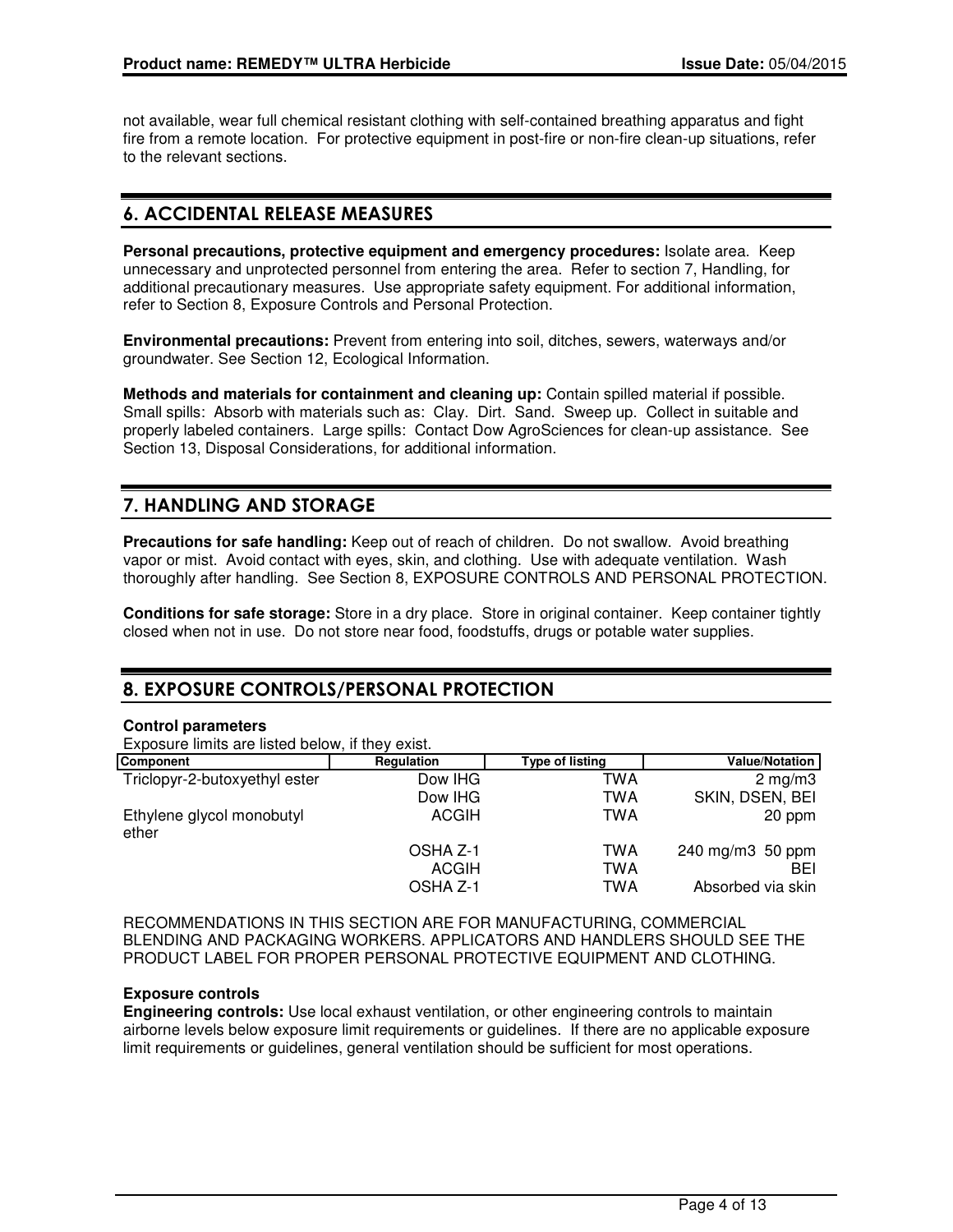### **Individual protection measures**

**Eye/face protection:** Use safety glasses (with side shields).

#### **Skin protection**

**Hand protection:** Use gloves chemically resistant to this material. Examples of preferred glove barrier materials include: Butyl rubber. Chlorinated polyethylene. Neoprene. Polyethylene. Ethyl vinyl alcohol laminate ("EVAL"). Examples of acceptable glove barrier materials include: Natural rubber ("latex"). Viton. Polyvinyl chloride ("PVC" or "vinyl"). Nitrile/butadiene rubber ("nitrile" or "NBR"). NOTICE: The selection of a specific glove for a particular application and duration of use in a workplace should also take into account all relevant workplace factors such as, but not limited to: Other chemicals which may be handled, physical requirements (cut/puncture protection, dexterity, thermal protection), potential body reactions to glove materials, as well as the instructions/specifications provided by the glove supplier.

**Other protection:** Use protective clothing chemically resistant to this material. Selection of specific items such as face shield, boots, apron, or full body suit will depend on the task.

**Respiratory protection:** Respiratory protection should be worn when there is a potential to exceed the exposure limit requirements or guidelines. If there are no applicable exposure limit requirements or guidelines, wear respiratory protection when adverse effects, such as respiratory irritation or discomfort have been experienced, or where indicated by your risk assessment process. For most conditions no respiratory protection should be needed; however, if discomfort is experienced, use an approved air-purifying respirator. The following should be effective types of air-purifying respirators: Organic vapor cartridge with a particulate pre-filter.

# 9. PHYSICAL AND CHEMICAL PROPERTIES

| Appearance                                       |                                                                        |
|--------------------------------------------------|------------------------------------------------------------------------|
| <b>Physical state</b>                            | Liquid.                                                                |
| Color                                            | Yellow                                                                 |
| Odor                                             | Mild                                                                   |
| <b>Odor Threshold</b>                            | no data available                                                      |
| рH                                               | 3.36 1% pH Electrode (1% aqueous suspension)                           |
| <b>Melting point/range</b>                       | Not applicable                                                         |
| <b>Freezing point</b>                            | No test data available                                                 |
| Boiling point (760 mmHg)                         | No test data available                                                 |
| <b>Flash point</b>                               | closed cup > 100 °C ( > 212 °F) Pensky-Martens Closed Cup<br>ASTM D 93 |
| <b>Evaporation Rate (Butyl Acetate)</b><br>$= 1$ | No test data available                                                 |
| Flammability (solid, gas)                        | no data available                                                      |
| <b>Lower explosion limit</b>                     | No test data available                                                 |
| <b>Upper explosion limit</b>                     | No test data available                                                 |
| <b>Vapor Pressure</b>                            | No test data available                                                 |
| Relative Vapor Density (air $= 1$ )              | No test data available                                                 |
| Relative Density (water $= 1$ )                  | 1.11 at 20 °C (68 °F) Digital Density Meter (Oscillating Coil)         |
| <b>Water solubility</b>                          | emulsifies                                                             |
|                                                  |                                                                        |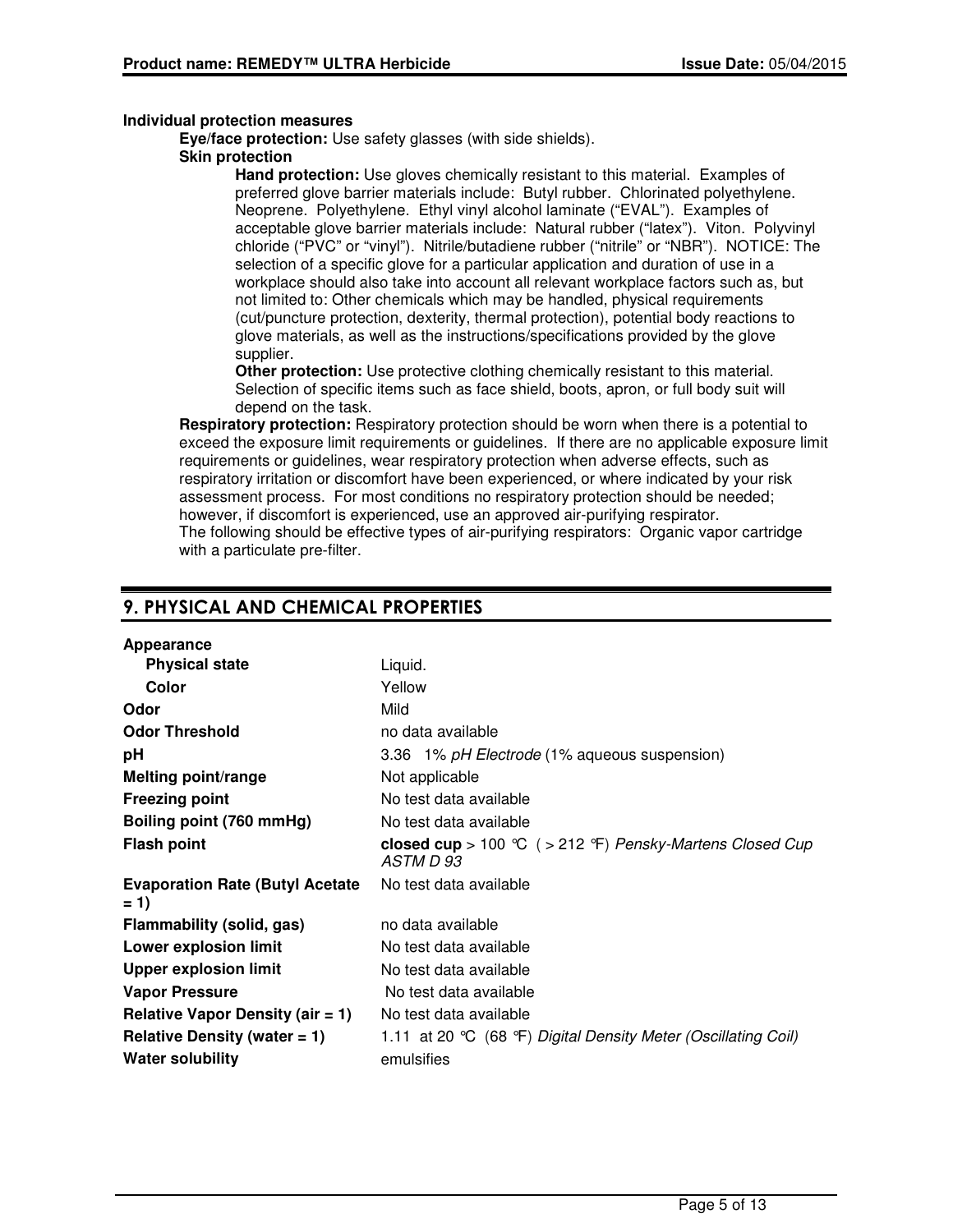| <b>Partition coefficient: n-</b><br>octanol/water | no data available                                        |
|---------------------------------------------------|----------------------------------------------------------|
| <b>Auto-ignition temperature</b>                  | > 325 ℃ (> 617 °F)                                       |
| <b>Decomposition temperature</b>                  | No test data available                                   |
| <b>Dynamic Viscosity</b>                          | 23.4 mPa.s at 20 °C (68 °F) 10.8 mPa.s at 40 °C (104 °F) |
| <b>Kinematic Viscosity</b>                        | No test data available                                   |
| <b>Explosive properties</b>                       | No.                                                      |
| <b>Oxidizing properties</b>                       | No significant increase (>5C) in temperature.            |
| <b>Liquid Density</b>                             | 1.11 g/cm3 at 20 ℃ (68 °F) Digital density meter         |
| <b>Molecular weight</b>                           | no data available                                        |

NOTE: The physical data presented above are typical values and should not be construed as a specification.

# 10. STABILITY AND REACTIVITY

**Reactivity:** no data available

**Chemical stability:** Thermally stable at typical use temperatures.

**Possibility of hazardous reactions:** Polymerization will not occur.

**Conditions to avoid:** Exposure to elevated temperatures can cause product to decompose. Generation of gas during decomposition can cause pressure in closed systems.

**Incompatible materials:** Avoid contact with: Strong acids. Strong bases. Strong oxidizers.

**Hazardous decomposition products:** Decomposition products depend upon temperature, air supply and the presence of other materials. Decomposition products can include and are not limited to: Hydrogen chloride. Nitrogen oxides. Phosgene.

# 11. TOXICOLOGICAL INFORMATION

Toxicological information on this product or its components appear in this section when such data is available.

## **Acute toxicity**

#### **Acute oral toxicity**

Low toxicity if swallowed. Small amounts swallowed incidentally as a result of normal handling operations are not likely to cause injury; however, swallowing larger amounts may cause injury.

LD50, Rat, female, 3,200 mg/kg

## **Acute dermal toxicity**

Prolonged skin contact is unlikely to result in absorption of harmful amounts.

LD50, Rat, male and female, > 5,000 mg/kg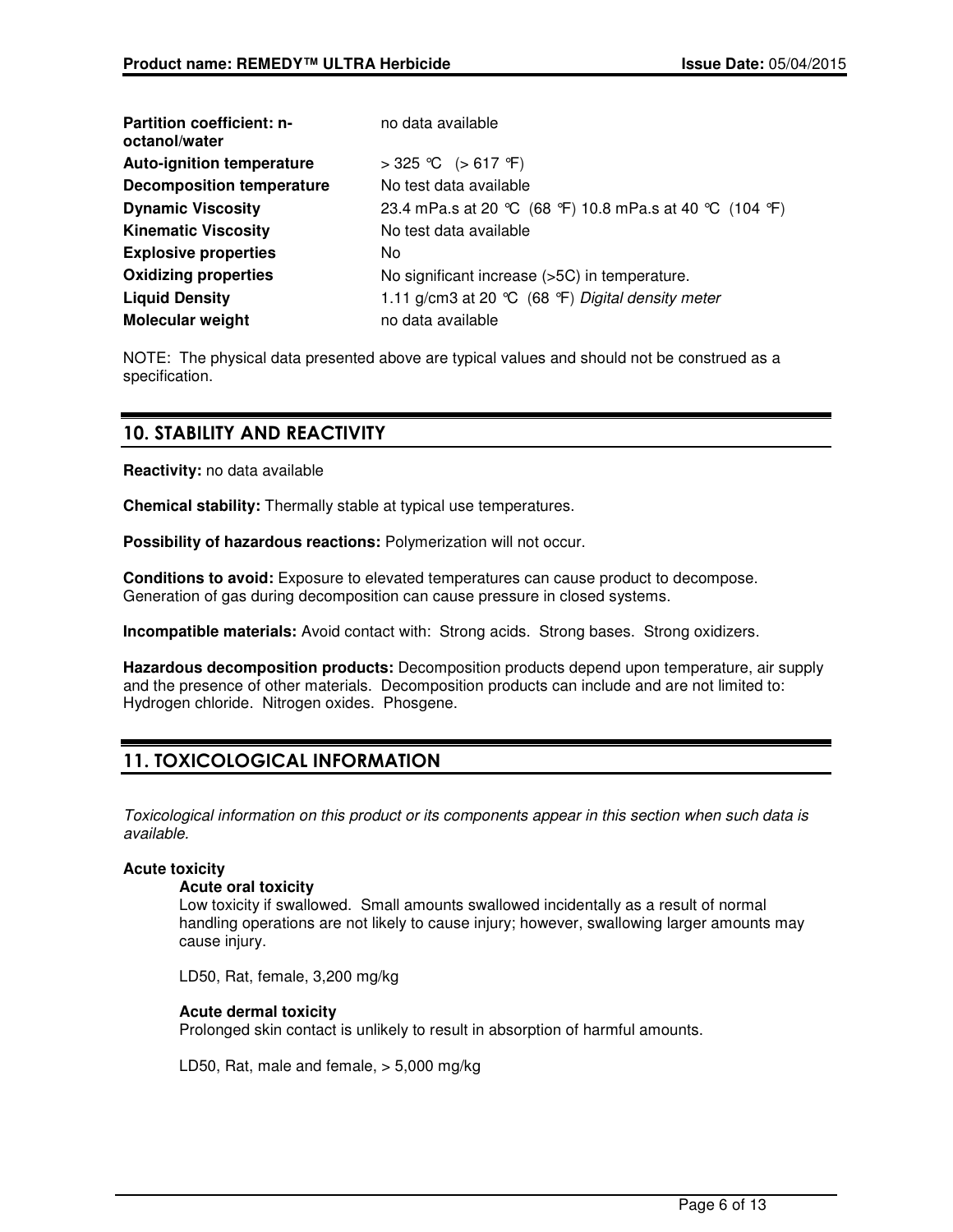#### **Acute inhalation toxicity**

Prolonged exposure is not expected to cause adverse effects. Based on the available data, respiratory irritation was not observed.

LC50, Rat, male and female, 4 Hour, dust/mist, > 5.05 mg/l No deaths occurred at this concentration.

### **Skin corrosion/irritation**

Brief contact may cause moderate skin irritation with local redness. May cause drying and flaking of the skin.

#### **Serious eye damage/eye irritation**

May cause slight eye irritation. Corneal injury is unlikely.

#### **Sensitization**

Has demonstrated the potential for contact allergy in mice.

For respiratory sensitization: No relevant data found.

#### **Specific Target Organ Systemic Toxicity (Single Exposure)**

Evaluation of available data suggests that this material is not an STOT-SE toxicant.

#### **Specific Target Organ Systemic Toxicity (Repeated Exposure)**

For the active ingredient(s): In animals, effects have been reported on the following organs: Kidney. Liver.

#### **Carcinogenicity**

For the minor component(s): In long-term animal studies with ethylene glycol butyl ether, small but statistically significant increases in tumors were observed in mice but not rats. The effects are not believed to be relevant to humans. If the material is handled in accordance with proper industrial handling procedures, exposures should not pose a carcinogenic risk to man. For similar active ingredient(s). Triclopyr. Did not cause cancer in laboratory animals.

#### **Teratogenicity**

For the active ingredient(s): Has been toxic to the fetus in laboratory animals at doses toxic to the mother. Did not cause birth defects in laboratory animals.

#### **Reproductive toxicity**

For similar active ingredient(s). Triclopyr. In laboratory animal studies, effects on reproduction have been seen only at doses that produced significant toxicity to the parent animals.

#### **Mutagenicity**

For the active ingredient(s): In vitro genetic toxicity studies were negative. Animal genetic toxicity studies were negative.

#### **Aspiration Hazard**

Based on available information, aspiration hazard could not be determined.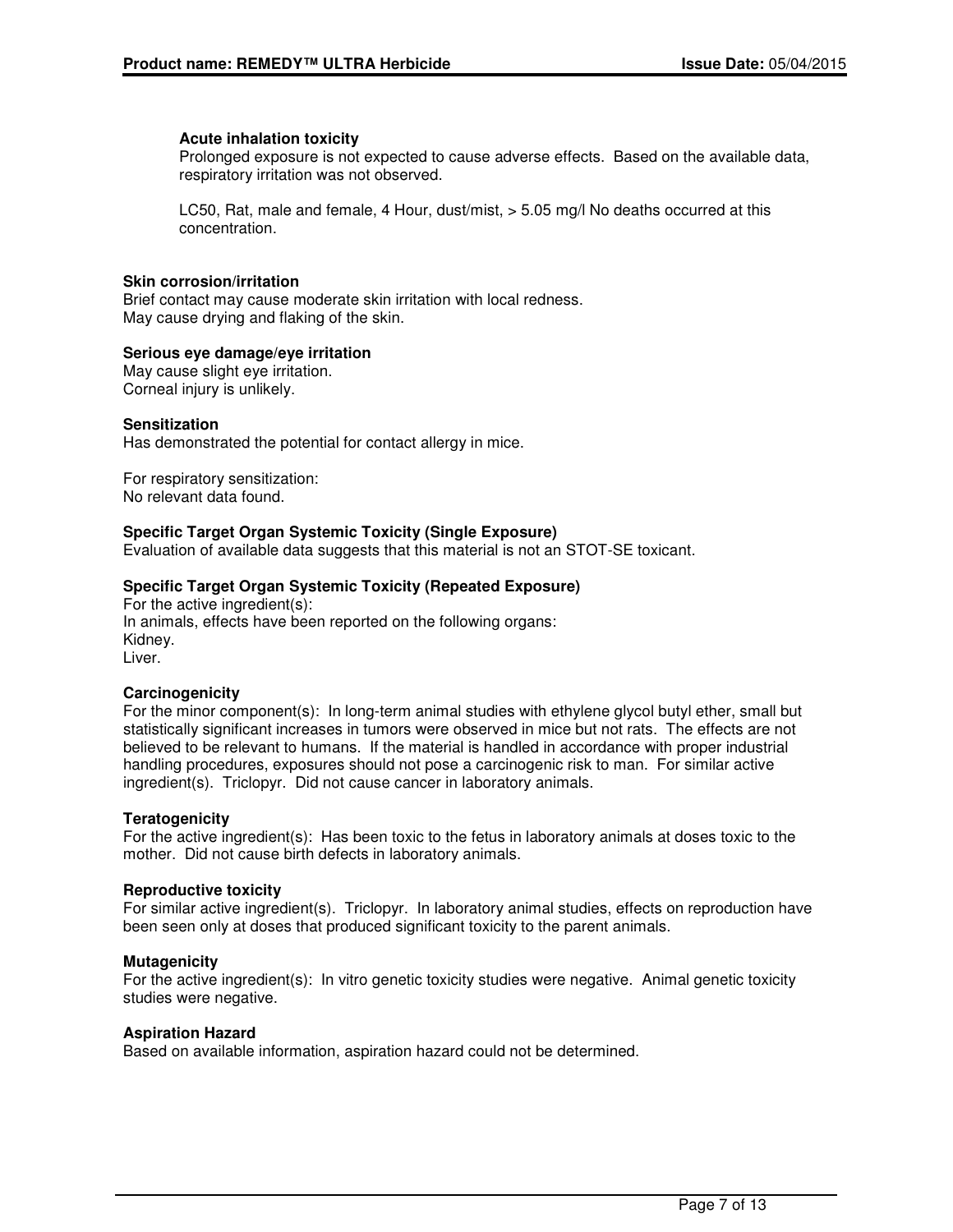**Carcinogenicity Component List Classification Ethylene glycol monobutyl ether**

ACGIH A3: Confirmed animal carcinogen with unknown relevance to humans.

# 12. ECOLOGICAL INFORMATION

Ecotoxicological information on this product or its components appear in this section when such data is available.

#### **Toxicity**

#### **Acute toxicity to fish**

For similar material(s):

Material is highly toxic to aquatic organisms on an acute basis (LC50/EC50 between 0.1 and 1 mg/L in the most sensitive species tested).

For similar material(s):

LC50, Lepomis macrochirus (Bluegill sunfish), 96 Hour, 0.44 mg/l, OECD Test Guideline 203 or Equivalent

LC50, Oncorhynchus mykiss (rainbow trout), 96 Hour, 0.984 mg/l, OECD Test Guideline 203 or Equivalent

#### **Acute toxicity to aquatic invertebrates**

For similar material(s): EC50, Daphnia magna (Water flea), 48 Hour, 0.35 mg/l, OECD Test Guideline 202 or **Equivalent** 

#### **Acute toxicity to algae/aquatic plants**

For similar material(s): EbC50, Pseudokirchneriella subcapitata (green algae), 72 Hour, Biomass, 11 mg/l, OECD Test Guideline 201 or Equivalent

#### **Toxicity to Above Ground Organisms**

Based on information for a similar material: Material is slightly toxic to birds on an acute basis (LD50 between 501 and 2000 mg/kg).

Based on information for a similar material:

oral LD50, Colinus virginianus (Bobwhite quail), 1,350 mg/kg

#### **Persistence and degradability**

## **Triclopyr-2-butoxyethyl ester**

**Biodegradability:** Chemical degradation (hydrolysis) is expected in the environment. Material is expected to biodegrade very slowly (in the environment). Fails to pass OECD/EEC tests for ready biodegradability. 10-day Window: Fail **Biodegradation:** 18 % **Exposure time:** 28 d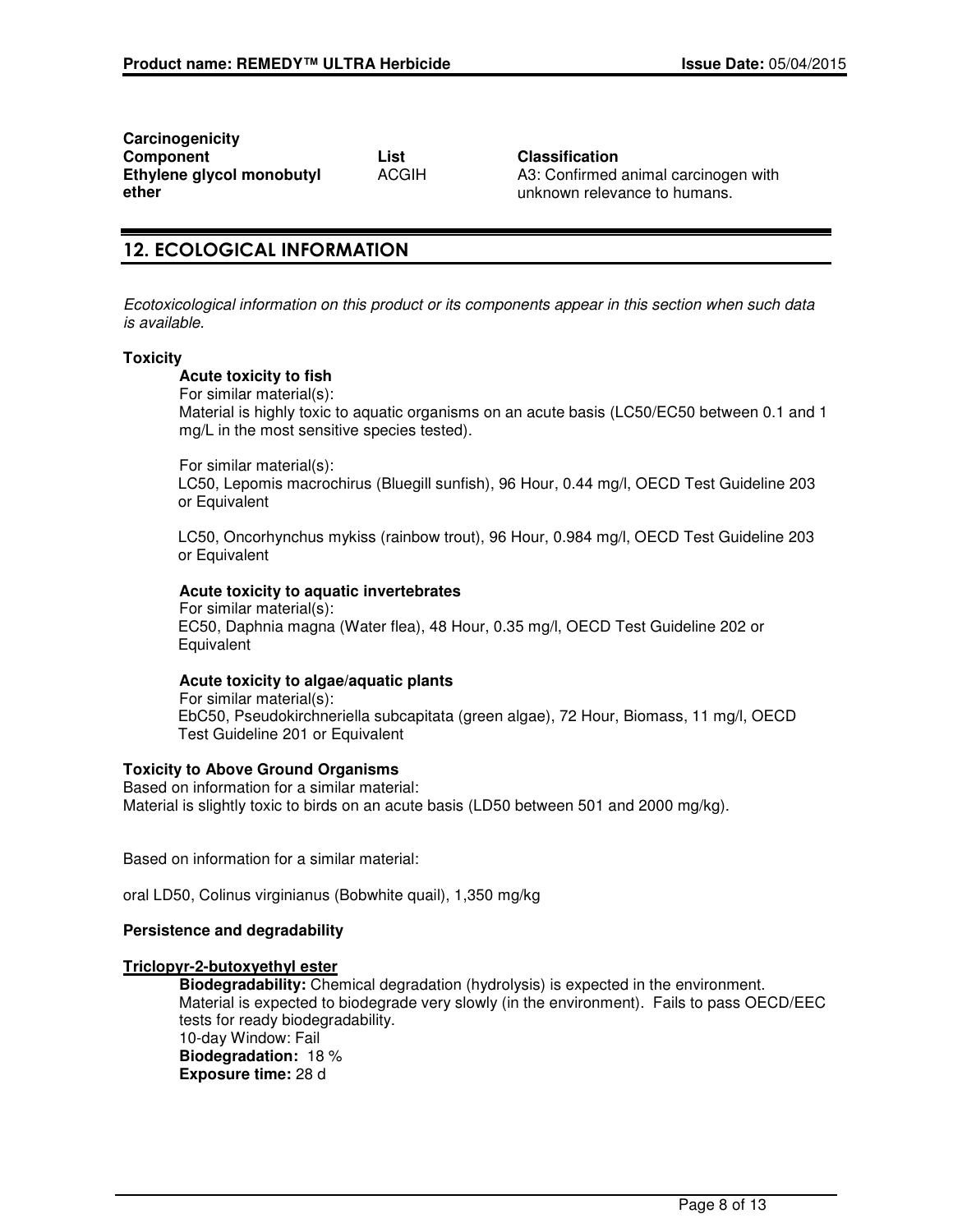**Method:** OECD Test Guideline 301B or Equivalent

**Theoretical Oxygen Demand:** 1.39 mg/mg

### **Biological oxygen demand (BOD)**

| Incubation<br>Time | <b>BOD</b> |
|--------------------|------------|
|                    | 0.004      |
|                    | mg/mg      |

#### **Stability in Water (1/2-life)**

Hydrolysis, half-life, 8.7 d, pH 7, Half-life Temperature 25 °C

#### **Photodegradation**

**Atmospheric half-life:** 5.6 Hour **Method:** Estimated.

# **Ethylene glycol monobutyl ether**

**Biodegradability:** Material is readily biodegradable. Passes OECD test(s) for ready biodegradability. Material is ultimately biodegradable (reaches > 70% mineralization in OECD test(s) for inherent biodegradability). 10-day Window: Pass **Biodegradation:** 90.4 % **Exposure time:** 28 d

**Method:** OECD Test Guideline 301B or Equivalent

**Theoretical Oxygen Demand:** 2.30 mg/mg

**Chemical Oxygen Demand:** 2.21 mg/g Dichromate

## **Biological oxygen demand (BOD)**

| <b>Incubation</b> | <b>BOD</b> |
|-------------------|------------|
| Time              |            |
| 5 d               | $5.2\%$    |
| 10 d              | 57%        |
| 20d               | $72.2\%$   |

#### **Balance**

**Biodegradability:** No relevant data found.

#### **Bioaccumulative potential**

#### **Triclopyr-2-butoxyethyl ester**

**Bioaccumulation:** Bioconcentration potential is moderate (BCF between 100 and 3000 or Log Pow between 3 and 5). **Partition coefficient: n-octanol/water(log Pow):** 4.62 **Bioconcentration factor (BCF):** 110 Fish.

#### **Ethylene glycol monobutyl ether**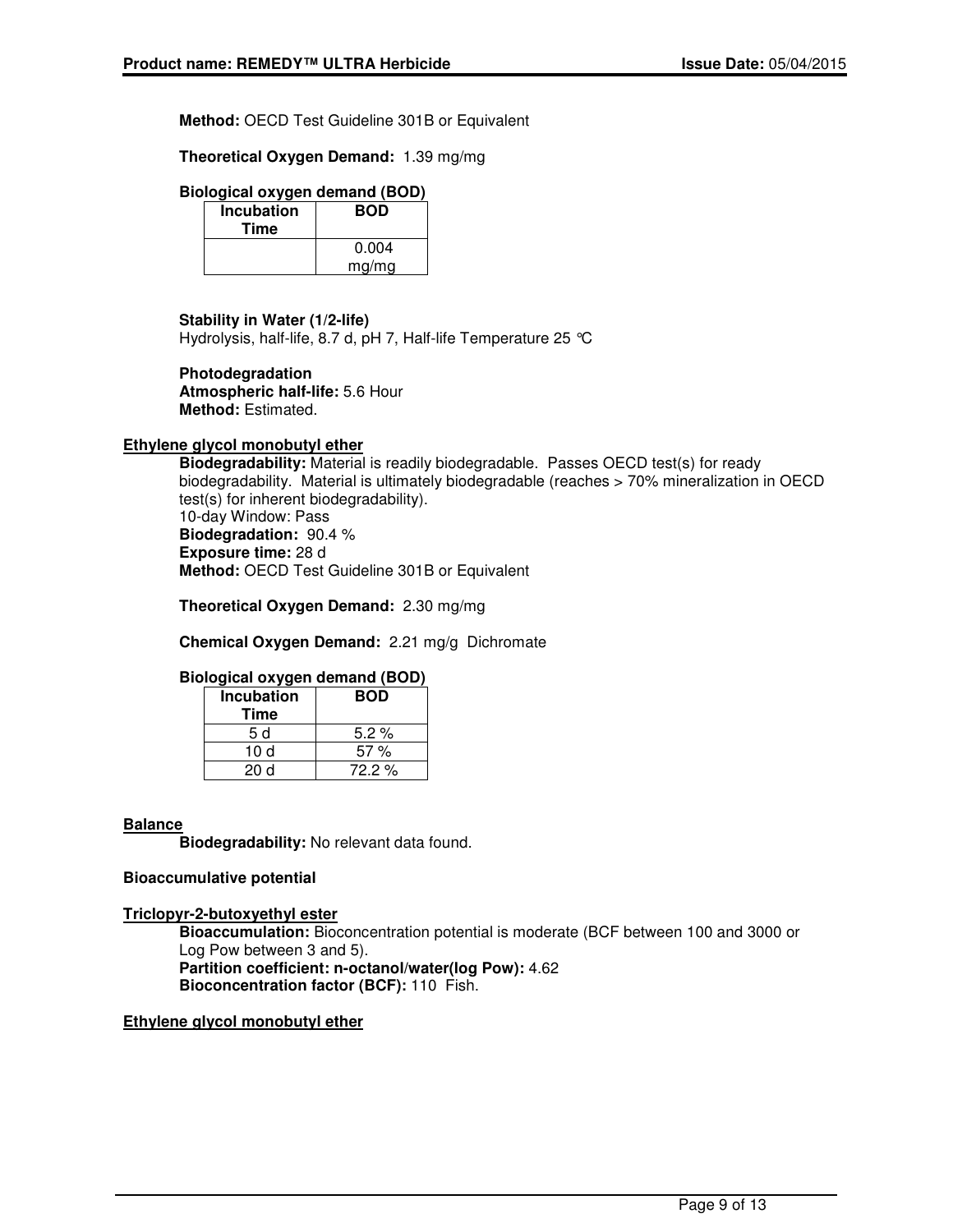**Bioaccumulation:** Bioconcentration potential is low (BCF < 100 or Log Pow < 3). **Partition coefficient: n-octanol/water(log Pow):** 0.81 Measured **Bioconcentration factor (BCF):** 3.2

#### **Balance**

**Bioaccumulation:** No relevant data found.

#### **Mobility in soil**

#### **Triclopyr-2-butoxyethyl ester**

Calculation of meaningful sorption data was not possible due to very rapid degradation in the soil. For the degradation product: Triclopyr. Potential for mobility in soil is very high (Koc between 0 and 50).

#### **Ethylene glycol monobutyl ether**

Potential for mobility in soil is high (Koc between 50 and 150). **Partition coefficient(Koc):** 67 Estimated.

#### **Balance**

No relevant data found.

# 13. DISPOSAL CONSIDERATIONS

**Disposal methods:** If wastes and/or containers cannot be disposed of according to the product label directions, disposal of this material must be in accordance with your local or area regulatory authorities. This information presented below only applies to the material as supplied. The identification based on characteristic(s) or listing may not apply if the material has been used or otherwise contaminated. It is the responsibility of the waste generator to determine the toxicity and physical properties of the material generated to determine the proper waste identification and disposal methods in compliance with applicable regulations. If the material as supplied becomes a waste, follow all applicable regional, national and local laws.

# 14. TRANSPORT INFORMATION

| a.<br>۰.<br>I<br>۰. |  |
|---------------------|--|
|---------------------|--|

Not regulated for transport

#### **Classification for SEA transport (IMO-IMDG):**

| Proper shipping name       | ENVIRONMENTALLY HAZARDOUS SUBSTANCE, LIQUID,           |
|----------------------------|--------------------------------------------------------|
|                            | N.O.S. (Triclopyr-2-butoxyethyl ester)                 |
| UN number                  | UN 3082                                                |
| <b>Class</b>               | 9                                                      |
| Packing group              | Ш                                                      |
| <b>Marine pollutant</b>    | Triclopyr-2-butoxyethyl ester                          |
| <b>Transport in bulk</b>   | Consult IMO regulations before transporting ocean bulk |
| according to Annex I or II |                                                        |
| of MARPOL 73/78 and the    |                                                        |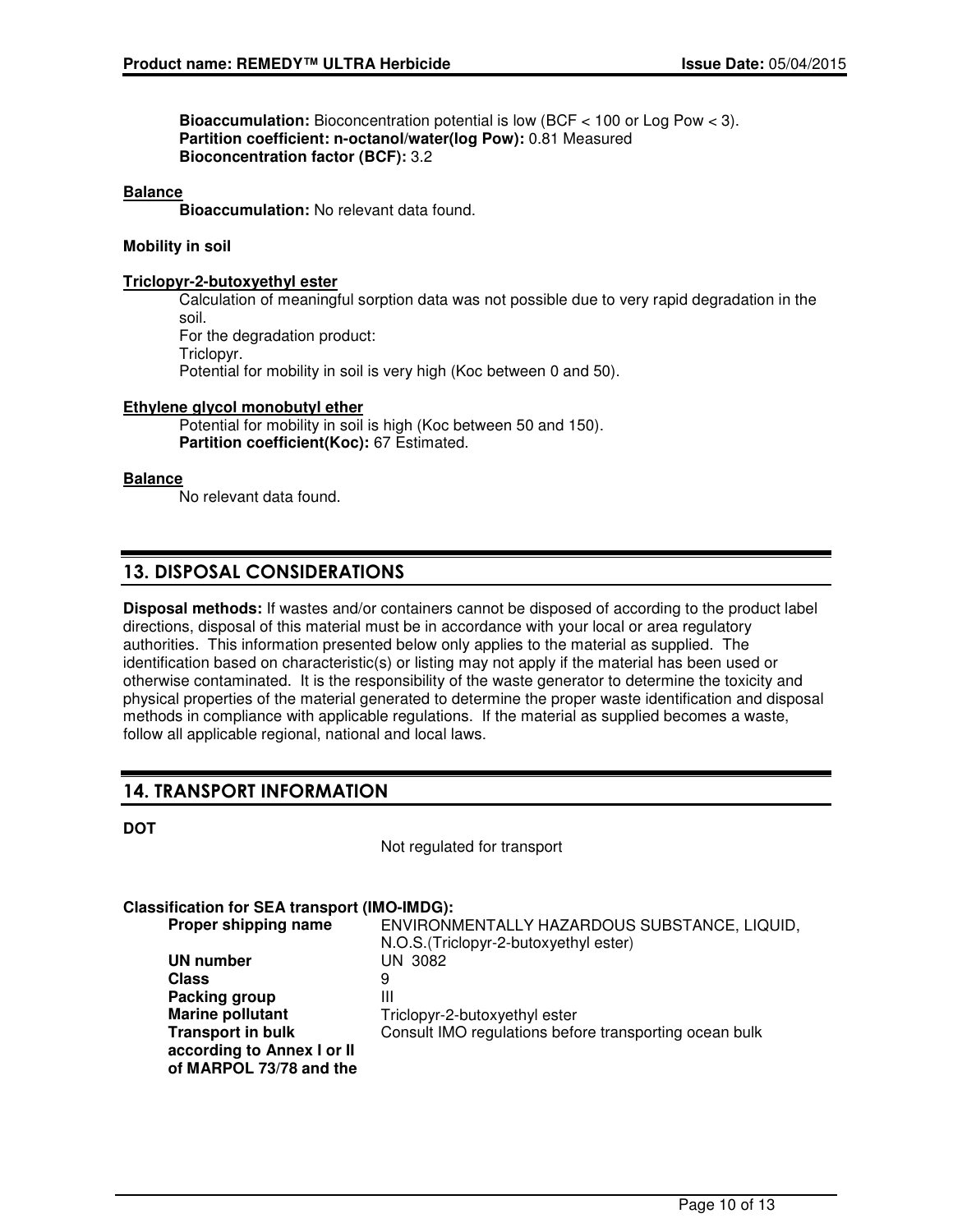#### **IBC or IGC Code**

#### **Classification for AIR transport (IATA/ICAO):**

| Proper shipping name | Environmentally hazardous substance, liquid, n.o.s. (Triclopyr- |
|----------------------|-----------------------------------------------------------------|
|                      | 2-butoxyethyl ester)                                            |
| UN number            | UN 3082                                                         |
| <b>Class</b>         | 9                                                               |
| Packing group        | Ш                                                               |

This information is not intended to convey all specific regulatory or operational requirements/information relating to this product. Transportation classifications may vary by container volume and may be influenced by regional or country variations in regulations. Additional transportation system information can be obtained through an authorized sales or customer service representative. It is the responsibility of the transporting organization to follow all applicable laws, regulations and rules relating to the transportation of the material.

# 15. REGULATORY INFORMATION

#### **OSHA Hazard Communication Standard**

This product is a "Hazardous Chemical" as defined by the OSHA Hazard Communication Standard, 29 CFR 1910.1200.

**Superfund Amendments and Reauthorization Act of 1986 Title III (Emergency Planning and Community Right-to-Know Act of 1986) Sections 311 and 312** Acute Health Hazard Chronic Health Hazard

#### **Superfund Amendments and Reauthorization Act of 1986 Title III (Emergency Planning and Community Right-to-Know Act of 1986) Section 313**

This material does not contain any chemical components with known CAS numbers that exceed the threshold (De Minimis) reporting levels established by SARA Title III, Section 313.

#### **California Proposition 65 (Safe Drinking Water and Toxic Enforcement Act of 1986)**

This product contains no listed substances known to the State of California to cause cancer, birth defects or other reproductive harm, at levels which would require a warning under the statute.

### **Pennsylvania (Worker and Community Right-To-KnowAct): Pennsylvania Hazardous Substances List and/or Pennsylvania Environmental Hazardous Substance List:**

To the best of our knowledge, this product does not contain chemicals at levels which require reporting under this statute.

#### **Pennsylvania (Worker and Community Right-To-KnowAct): Pennsylvania Special Hazardous Substances List:**

To the best of our knowledge, this product does not contain chemicals at levels which require reporting under this statute.

## **United States TSCA Inventory (TSCA)**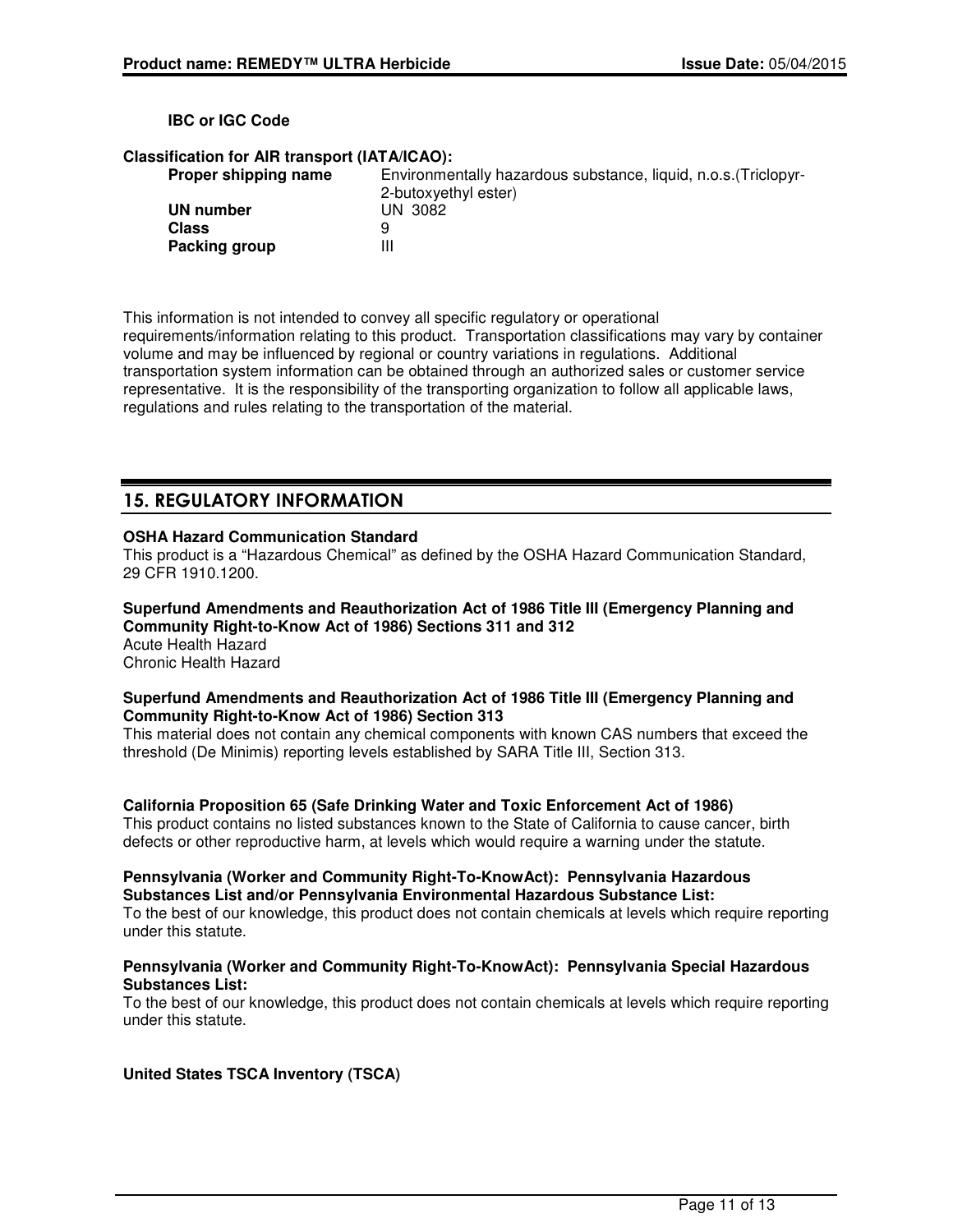This product contains chemical substance(s) exempt from U.S. EPA TSCA Inventory requirements. It is regulated as a pesticide subject to Federal Insecticide, Fungicide, and Rodenticide Act (FIFRA) requirements.

### **Federal Insecticide, Fungicide and Rodenticide Act**

EPA Registration Number: 62719-552

This chemical is a pesticide product registered by the Environmental Protection Agency and is subject to certain labeling requirements under federal pesticide law. These requirements differ from the classification criteria and hazard information required for safety data sheets, and for workplace labels of non-pesticide chemicals. Following is the hazard information as required on the pesticide label:

### CAUTION

Causes moderate eye irritation Harmful if swallowed Prolonged or frequently repeated skin contact may cause allergic reactions in some individuals.

# 16. OTHER INFORMATION

## **Hazard Rating System**

**NFPA**

| Health | ™ire | Reactivity |
|--------|------|------------|
|        |      |            |

#### **Revision**

Identification Number: 101188950 / A211 / Issue Date: 05/04/2015 / Version: 7.0 DAS Code: GF-1529

Most recent revision(s) are noted by the bold, double bars in left-hand margin throughout this document.

#### **Legend**

| Absorbed via skin | Absorbed via skin                                                   |
|-------------------|---------------------------------------------------------------------|
| <b>ACGIH</b>      | USA. ACGIH Threshold Limit Values (TLV)                             |
| <b>BEI</b>        | <b>Biological Exposure Indices</b>                                  |
| Dow IHG           | Dow Industrial Hygiene Guideline                                    |
| OSHA Z-1          | USA. Occupational Exposure Limits (OSHA) - Table Z-1 Limits for Air |
|                   | Contaminants                                                        |
| SKIN, DSEN, BEI   | Absorbed via Skin, Skin Sensitizer, Biological Exposure Indice      |
| <b>TWA</b>        | 8-hour, time-weighted average                                       |

#### **Information Source and References**

This SDS is prepared by Product Regulatory Services and Hazard Communications Groups from information supplied by internal references within our company.

DOW AGROSCIENCES LLC urges each customer or recipient of this (M)SDS to study it carefully and consult appropriate expertise, as necessary or appropriate, to become aware of and understand the data contained in this (M)SDS and any hazards associated with the product. The information herein is provided in good faith and believed to be accurate as of the effective date shown above. However, no warranty, express or implied, is given. Regulatory requirements are subject to change and may differ